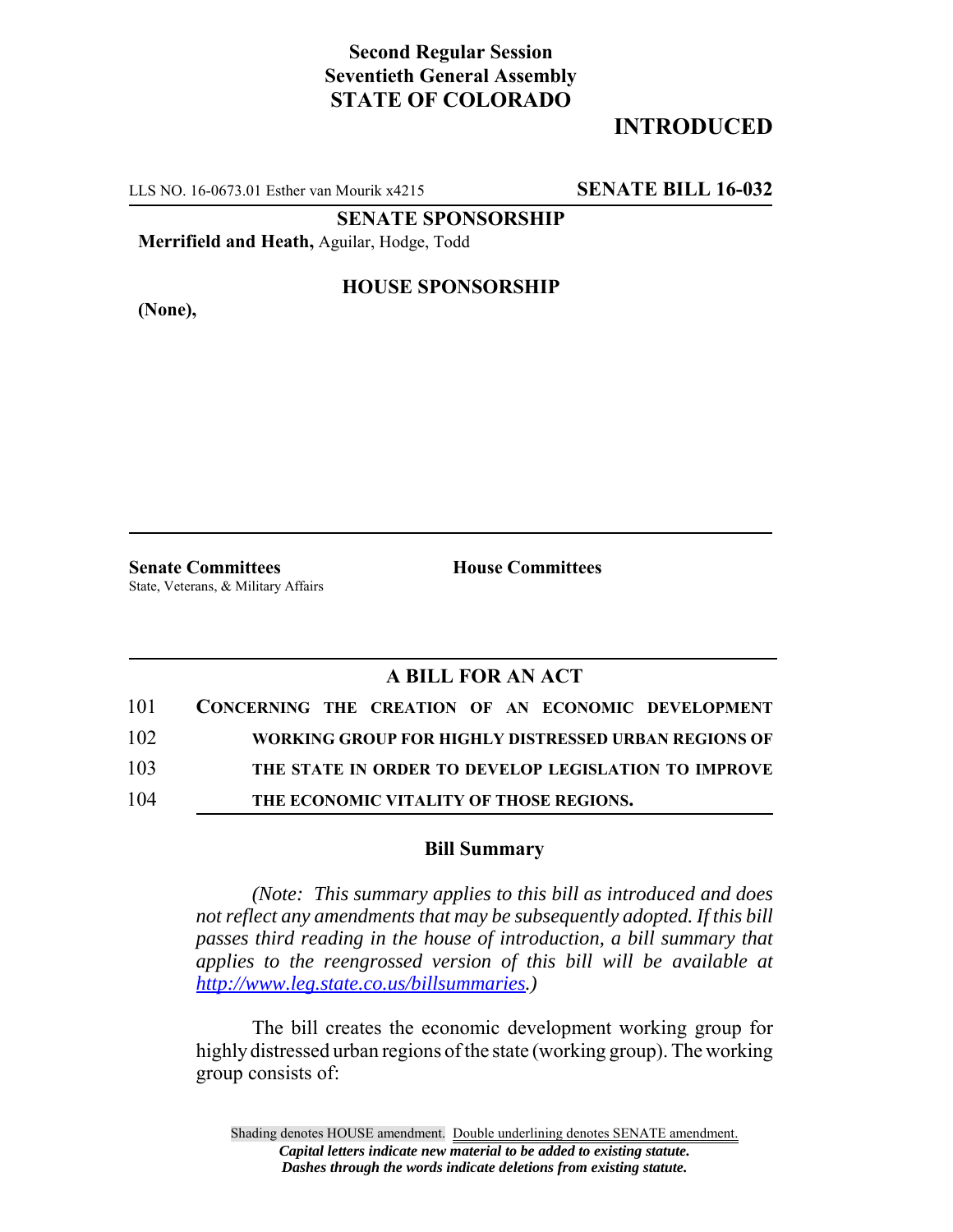- ! Four members of the general assembly appointed by leadership in each house in such a way to ensure that the 4 members represent urban regions of the state;
- ! The executive director of the Colorado office of economic development (office), or his or her designee; and
- ! Four other members appointed by the legislative members of the working group and the representative of the office with consideration for county issues, municipal issues, and issues related to economic development in urban areas.

The working group must select data that is appropriate, consistently available, timely, and reflective of current reality, which data will then be used to ascertain the highly distressed urban regions of the state.

The bill requires the working group to:

- ! Establish the regions and post their names and boundaries on the office's website;
- ! Discuss and evaluate other economic development efforts in the regions and their best practices;
- ! Discuss and evaluate the possibility of creating tax-free zones or other economic development tools for the regions; and
- ! Make detailed legislative recommendations to the general assembly in order to quickly improve the economic vitality of those regions.
- 1 *Be it enacted by the General Assembly of the State of Colorado:*
- 2 **SECTION 1.** In Colorado Revised Statutes, **add** 24-48.5-124 as
- 3 follows:

4 **24-48.5-124. Economic development working group for highly**

- 5 **distressed urban regions of the state creation legislative**
- 6 **declaration definitions repeal.** (1) (a) THE GENERAL ASSEMBLY
- 7 HEREBY FINDS, DETERMINES, AND DECLARES THAT:
- 8 (I) WHILE OVERALL THERE ARE IMPROVEMENTS TO THE COLORADO
- 9 ECONOMY, THERE STILL EXISTS A SIGNIFICANT CONTRACTION OF LOCAL
- 10 ECONOMIES IN CERTAIN AREAS OF THE STATE;
- 11 (II) IMPORTANTLY, THOSE AREAS ARE EXPERIENCING INCREASED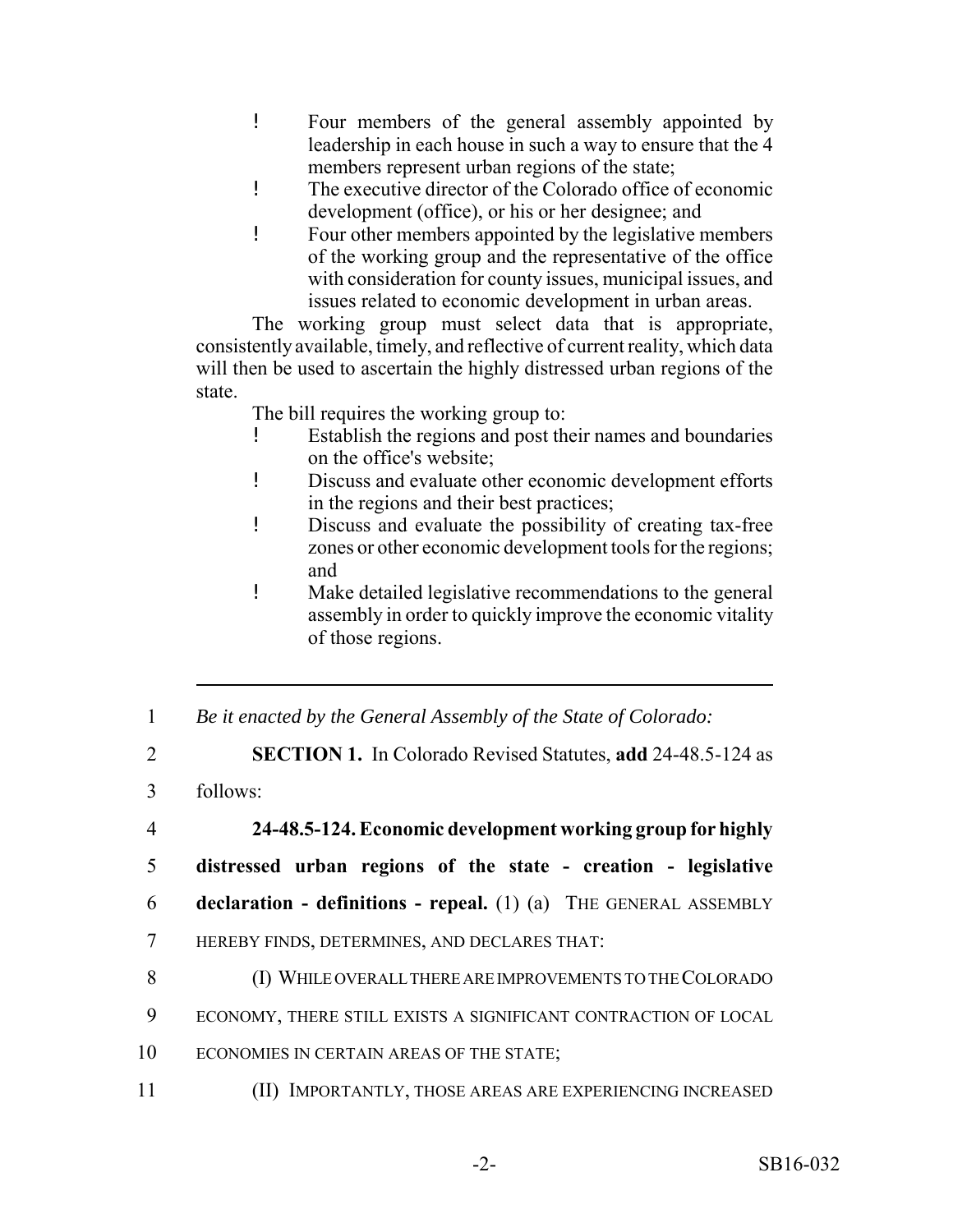ECONOMIC DOWNTURN AS MEASURED BY CHANGES IN SUCH FACTORS AS POPULATION, EMPLOYMENT, WEEKLY WAGE, ASSESSED VALUE OF ALL PROPERTY, AND CONCENTRATION OF PUPILS ELIGIBLE FOR FREE LUNCH;

 (III) COLORADO'S MANY DIVERSE ASPECTS ARE WHAT MAKE IT SUCH A UNIQUE AND WONDERFUL STATE, WITH VARYING ECONOMIC SECTORS AND REGIONS MAKING ITS STRENGTH GREATER THAN THE SUM OF ITS PARTS. IT IS IMPERATIVE THAT ALL SECTORS OF THE STATE BE KEPT INDEPENDENTLY STRONG AND BE GIVEN THE CHANCE TO IMPROVE, PROSPER, AND CONTRIBUTE TO THE WHOLE, FROM WHICH ALL BENEFIT. THE GENERAL ASSEMBLY IS COMMITTED TO REACHING OUT TO ALL SUCH AREAS TO ENSURE THIS GOAL IS MET.

 (IV) IT IS IMPORTANT THAT SATISFACTORY TOOLS ARE DEVELOPED TO HELP DIVERSIFY THOSE LOCAL ECONOMIES AND ATTRACT ECONOMIC 14 ACTIVITY IN THE AREAS OF THE STATE THAT MOST NEED IT; AND

 (V) IT IS CRITICAL TO USE AN APPROACH THAT AVOIDS USING TOO BROAD OF AN AREA AND AVOIDS USING METRICS OR DATA THAT ARE TOO 17 STALE AND UNREFLECTIVE OF THE ECONOMIC REALITY IN THE AREAS.

 (b) THE GENERAL ASSEMBLY FURTHER FINDS AND DECLARES THAT THE CREATION OF AN ECONOMIC DEVELOPMENT WORKING GROUP FOCUSED SOLELY ON HIGHLY DISTRESSED URBAN REGIONS OF THE STATE IS NECESSARY SO THAT THE WORKING GROUP CAN USE THE MOST TIMELY AND ACCURATE DATA POSSIBLE THAT REFLECTS CURRENT LOCAL ECONOMIC DISTRESS TO DETERMINE THESE DISTRESSED AREAS. ONCE DETERMINED, THE WORKING GROUP SHALL DISCUSS AND CRAFT SPECIFIC LEGISLATION TO RECOMMEND TO THE GENERAL ASSEMBLY TO IMPLEMENT THE ECONOMIC DEVELOPMENT TOOLS, INCLUDING THE POSSIBLE ESTABLISHMENT OF TAX-FREE ZONES, THAT ARE BEST SUITED TO BRING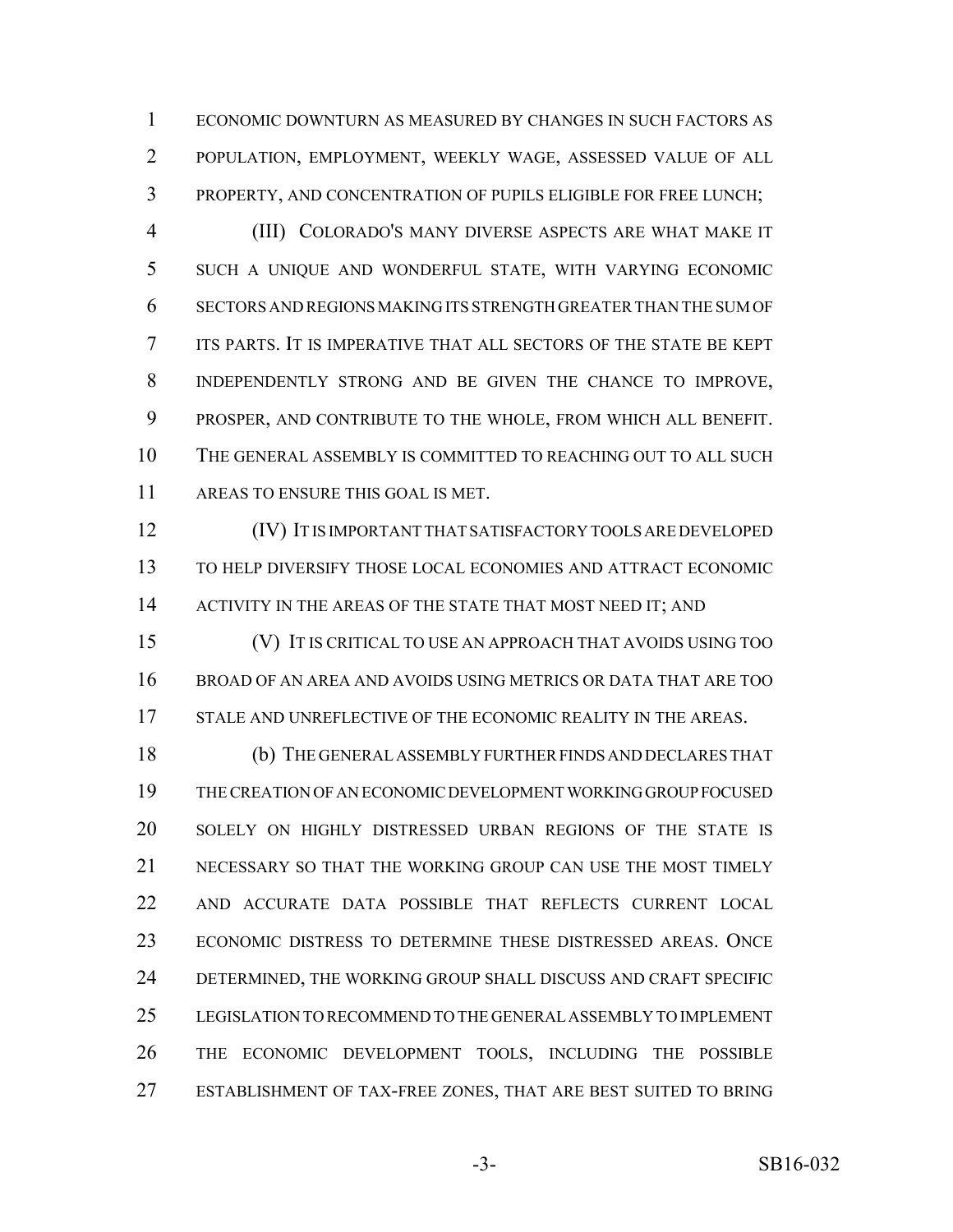ABOUT THE ECONOMIC VITALITY SO CRITICALLY NEEDED IN THOSE REGIONS.

 (2) FOR PURPOSES OF THIS SECTION, UNLESS THE CONTEXT OTHERWISE REQUIRES:

 (a) "OFFICE" MEANS THE COLORADO OFFICE OF ECONOMIC DEVELOPMENT CREATED IN SECTION 24-48.5-101.

 (b) "REGIONS" MEANS THE HIGHLY DISTRESSED URBAN REGIONS OF THE STATE AS DETERMINED BY THE WORKING GROUP AS SPECIFIED IN PARAGRAPH (a) OF SUBSECTION (6) OF THIS SECTION.

 (c) "WORKING GROUP" MEANS THE ECONOMIC DEVELOPMENT WORKING GROUP FOR HIGHLY DISTRESSED URBAN REGIONS OF THE STATE CREATED IN THIS SECTION.

 (3) THERE IS HEREBY CREATED THE ECONOMIC DEVELOPMENT WORKING GROUP FOR HIGHLY DISTRESSED URBAN REGIONS OF THE STATE. THE WORKING GROUP CONSISTS OF NINE MEMBERS AS FOLLOWS:

 (a) FOUR MEMBERS OF THE GENERAL ASSEMBLY APPOINTED NO LATER THAN JUNE 3, 2016. IN MAKING APPOINTMENTS TO THE WORKING GROUP PURSUANT TO THIS PARAGRAPH (a), THE SPEAKER OF THE HOUSE OF REPRESENTATIVES, PRESIDENT OF THE SENATE, AND MINORITY LEADERS OF THE HOUSE OF REPRESENTATIVES AND THE SENATE SHALL COLLABORATE TO ENSURE THAT THE FOUR MEMBERS APPOINTED REPRESENT URBAN REGIONS OF THE STATE. THE FOUR MEMBERS ARE APPOINTED AS FOLLOWS:

24 (I) ONE MEMBER OF THE HOUSE OF REPRESENTATIVES APPOINTED 25 BY THE SPEAKER OF THE HOUSE OF REPRESENTATIVES;

26 (II) ONE MEMBER OF THE HOUSE OF REPRESENTATIVES APPOINTED 27 BY THE MINORITY LEADER OF THE HOUSE OF REPRESENTATIVES;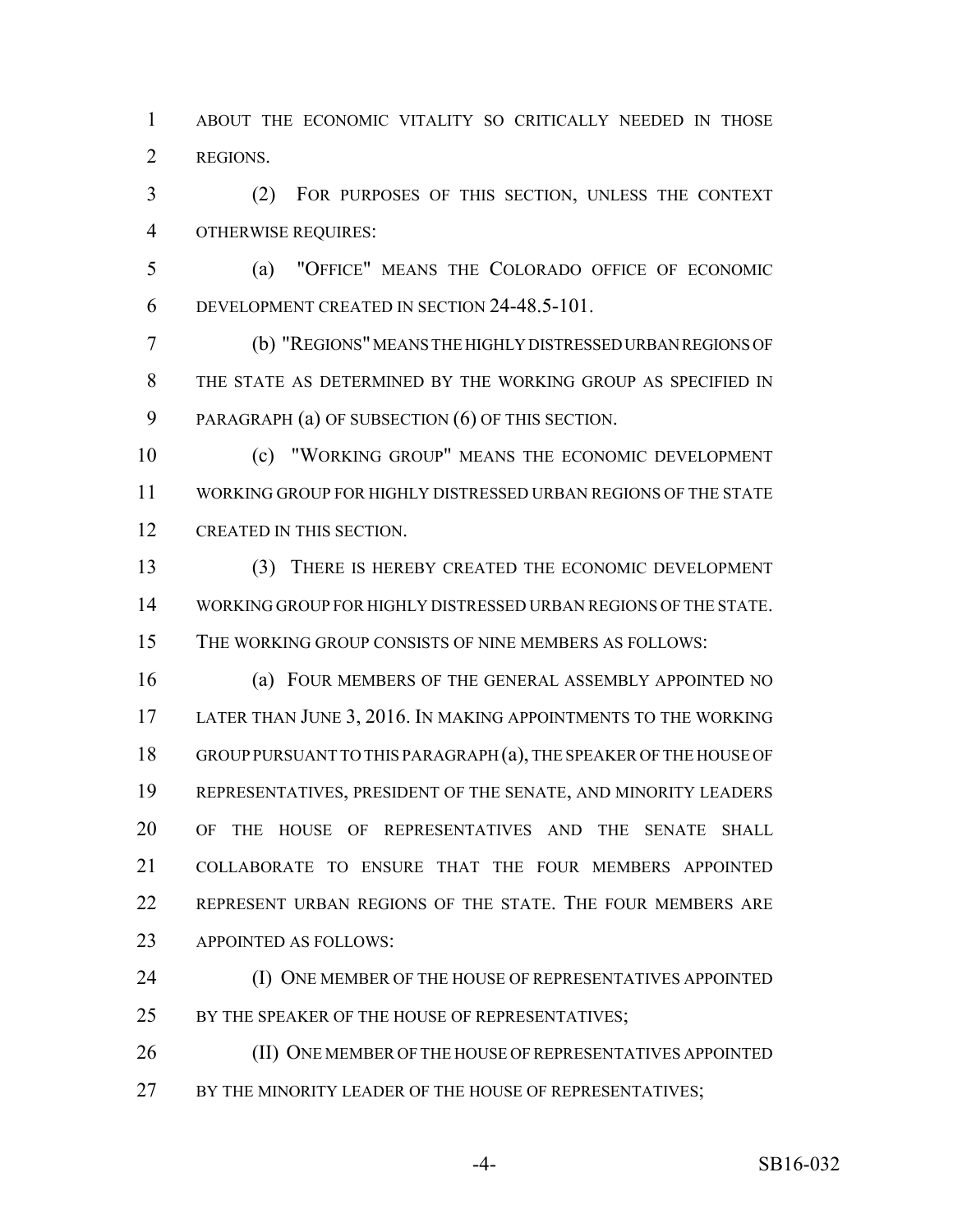(III) ONE MEMBER OF THE SENATE APPOINTED BY THE PRESIDENT OF THE SENATE; AND

 (IV) ONE MEMBER OF THE SENATE APPOINTED BY THE MINORITY LEADER OF THE SENATE;

 (b) THE EXECUTIVE DIRECTOR OF THE OFFICE, OR HIS OR HER DESIGNEE; AND

 (c) FOUR MEMBERS APPOINTED NO LATER THAN JUNE 17, 2016, BY THE LEGISLATIVE MEMBERS OF THE WORKING GROUP AND THE REPRESENTATIVE OF THE OFFICE. IN APPOINTING THE REMAINING MEMBERS, THE LEGISLATIVE MEMBERS AND THE REPRESENTATIVE OF THE OFFICE SHALL CONSIDER PERSONS WITH EXPERTISE IN COUNTY ISSUES, MUNICIPAL ISSUES, AND ISSUES RELATED TO ECONOMIC DEVELOPMENT IN URBAN AREAS.

(4) THE WORKING GROUP SHALL BE CO-CHAIRED BY:

 (a) ONE LEGISLATIVE MEMBER OF THE WORKING GROUP WHO SHALL BE CHOSEN BY THE MEMBERS OF THE WORKING GROUP; AND

(b) THE REPRESENTATIVE OF THE OFFICE.

 (5) THE WORKING GROUP SHALL MEET AS NECESSARY, AS DETERMINED BY THE WORKING GROUP, AFTER THE SECOND REGULAR SESSION OF THE SEVENTIETH GENERAL ASSEMBLY. THE WORKING GROUP MAY INVITE REPRESENTATIVES FROM STATE AND LOCAL GOVERNMENTAL ENTITIES, INCLUDING SPECIAL DISTRICTS, BUSINESSES OR ENTREPRENEURS, CHAMBERS OF COMMERCE, K-12 EDUCATION, HIGHER EDUCATION, OR OTHER PUBLIC OR PRIVATE ORGANIZATIONS TO PARTICIPATE IN THE MEETINGS OF THE WORKING GROUP, AS DEEMED NECESSARY AND APPROPRIATE BY THE MEMBERS OF THE WORKING GROUP.

27 (6) THE WORKING GROUP SHALL: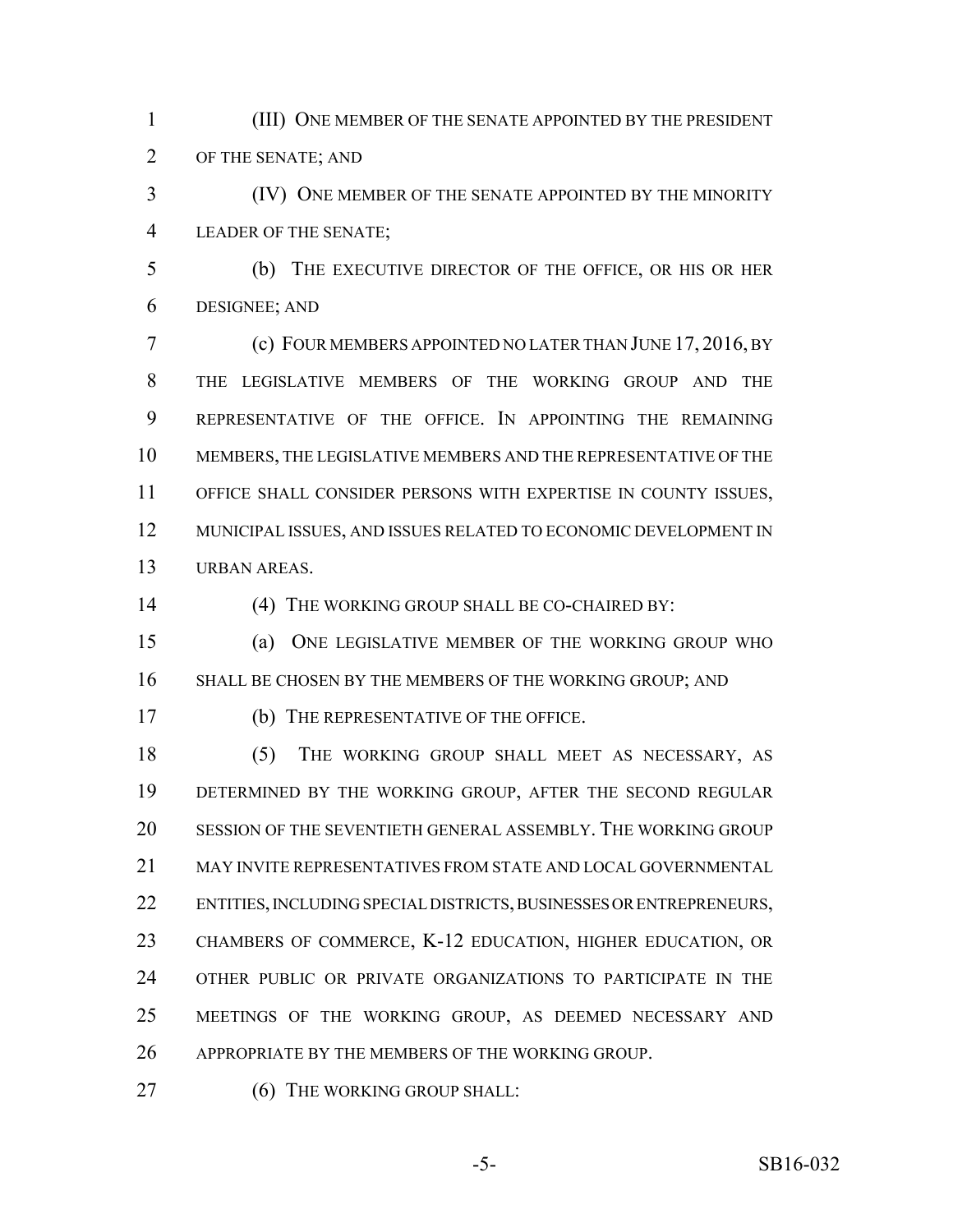(a) SELECT DATA THAT IS APPROPRIATE, CONSISTENTLY AVAILABLE, TIMELY, AND REFLECTIVE OF CURRENT REALITY TO ASCERTAIN THE HIGHLY DISTRESSED URBAN REGIONS OF THE STATE. IN SELECTING AND DISCUSSING THE DATA TO BE USED, THE WORKING GROUP SHALL SEEK ASSISTANCE FROM THE ECONOMICS STAFF OF THE LEGISLATIVE COUNCIL. ONCE THE WORKING GROUP SELECTS THE DATA THAT WILL DETERMINE THE REGIONS, THE WORKING GROUP SHALL ESTABLISH THE REGIONS, NO LATER THAN OCTOBER 5, 2016, AND POST THE REGION NAMES AND BOUNDARIES ON THE OFFICE'S WEBSITE.

 (b) DISCUSS AND EVALUATE OTHER ECONOMIC DEVELOPMENT EFFORTS IN THE REGIONS AND THEIR BEST PRACTICES;

 (c) DISCUSS AND EVALUATE THE POSSIBILITY OF CREATING TAX-FREE ZONES OR OTHER ECONOMIC DEVELOPMENT TOOLS FOR THE REGIONS; AND

 (d) NO LATER THAN DECEMBER 14, 2016, MAKE DETAILED LEGISLATIVE RECOMMENDATIONS CONCERNING THE HIGHLY DISTRESSED URBAN REGIONS IDENTIFIED AND THE ECONOMIC DEVELOPMENT TOOLS CHOSEN, INCLUDING A PROCESS BY WHICH SUCH REGIONS ARE REGULARLY UPDATED, IN ORDER TO QUICKLY IMPROVE THE ECONOMIC VITALITY OF 20 THOSE REGIONS.

 (7) THE OFFICE SHALL PROVIDE ALL STAFF NEEDED TO ASSIST THE 22 WORKING GROUP IN CONDUCTING ITS DUTIES.

23 (8) ALL NONLEGISLATIVE MEMBERS OF THE WORKING GROUP SHALL SERVE WITHOUT COMPENSATION.THIS SECTION DOES NOT PREVENT NONLEGISLATIVE MEMBERS OF THE WORKING GROUP FROM RECEIVING THEIR REGULAR SALARY IF THEY PARTICIPATE IN WORKING GROUP MEETINGS DURING THEIR REGULAR BUSINESS HOURS.